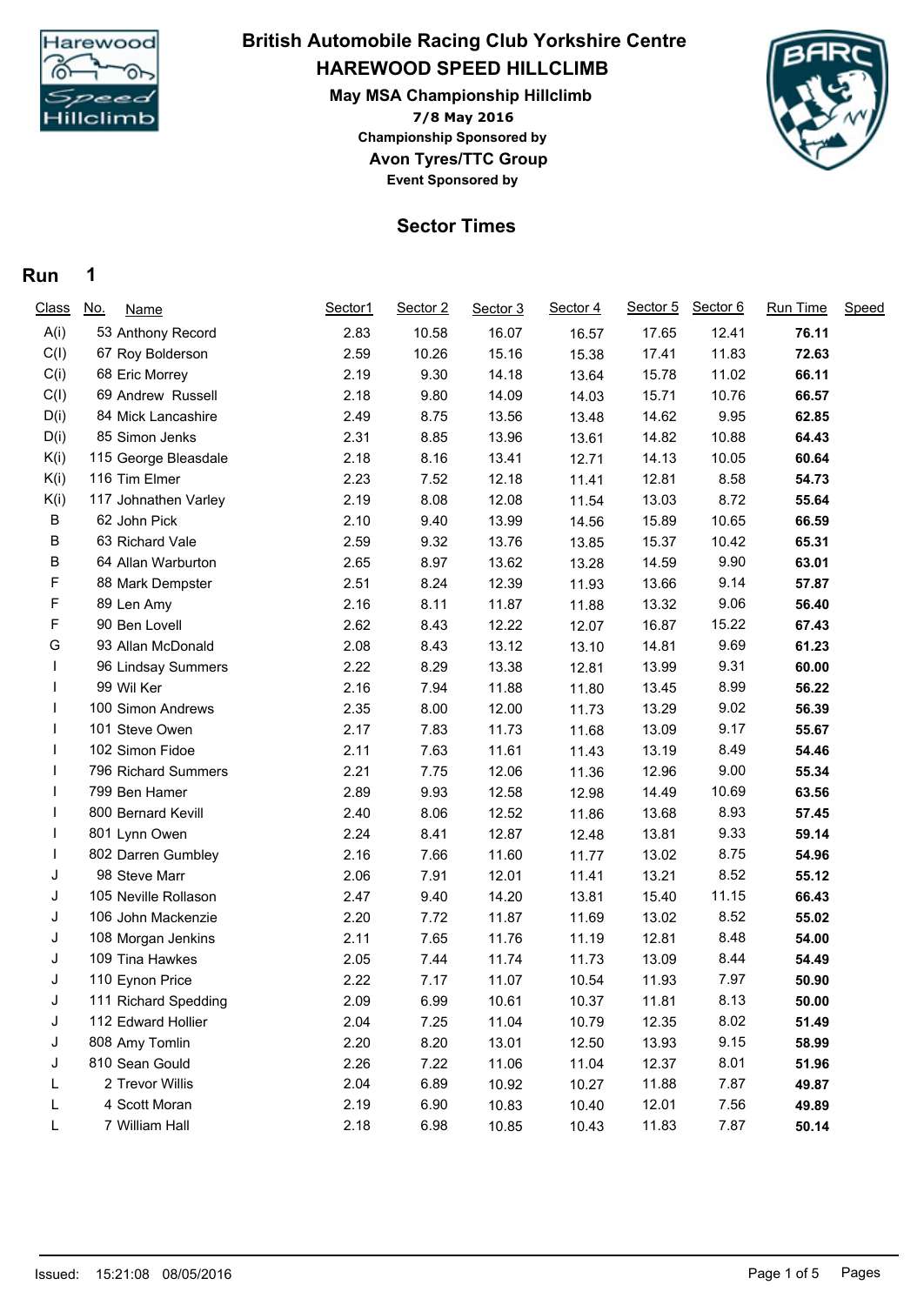| L     | 126 Terry Graves         | 2.12 | 8.00  | 12.51 | 12.59 | 13.39 | 8.65  | 57.26 |
|-------|--------------------------|------|-------|-------|-------|-------|-------|-------|
| L     | 127 Jason Mourant        | 2.19 | 7.02  | 11.14 | 10.68 | 12.30 | 8.00  | 51.33 |
| L     | 128 Oliver Tomlin        | 2.13 | 7.03  | 11.27 | 10.84 | 12.32 | 7.80  | 51.39 |
| L     | 826 Tony Hunt            | 2.23 | 7.63  | 12.24 | 11.74 | 12.76 | 8.43  | 55.03 |
| L     | 828 Sandra Tomlin        | 2.19 | 7.80  | 12.44 | 12.12 | 13.32 | 8.86  | 56.73 |
| N     | 237 Les Procter          | 2.56 | 9.98  | 15.07 | 14.90 | 16.91 | 11.60 | 71.02 |
| 5B    | 222 Ben Tranter          | 2.36 | 8.86  | 12.90 | 12.81 | 14.58 | 9.82  | 61.33 |
| 5B    | 922 Robert Spedding      | 2.36 | 9.00  | 13.00 | 12.98 | 14.84 | 9.95  | 62.13 |
| 10    | 16 Juan Moreno           | 2.62 | 10.54 | 15.57 | 15.27 | 17.15 | 11.32 | 72.47 |
| 10    | 18 Jeff Cooper           | 2.61 | 10.51 | 16.26 | 16.07 | 18.86 | 12.20 | 76.51 |
| 10    | 19 Peter Hitchman        | 2.83 | 11.01 | 16.28 | 16.34 | 18.59 | 12.94 | 77.99 |
| 10    | 20 Chris Hitchman        | 2.70 | 9.69  | 14.79 | 14.77 | 16.33 | 11.00 | 69.28 |
| 10    | 21 Jack Hargreaves       | 2.58 | 10.39 | 15.33 | 15.47 | 17.21 | 11.42 | 72.40 |
| 10    | 22 Mark Hargreaves       | 2.50 | 10.69 | 15.55 | 15.98 | 17.78 | 11.69 | 74.19 |
| 10    | 23 Anthony Attwood       | 2.86 | 10.75 | 16.45 | 15.62 | 17.84 | 11.69 | 75.21 |
| 10    | 24 John Swift            | 2.60 | 10.11 | 15.16 | 14.57 | 17.06 | 11.86 | 71.36 |
| 10    | 25 Mark Wibberley        | 2.68 | 10.20 | 15.54 | 14.80 | 16.91 | 11.17 | 71.30 |
| 10    | 26 Peter Rogerson        | 2.38 | 10.82 | 15.82 | 15.67 | 17.03 | 11.71 | 73.43 |
| 10    | 27 Pauline Goodwin       | 2.58 | 9.67  | 15.14 | 14.94 | 16.62 | 11.06 | 70.01 |
| 10    | 29 Mike Spicer           | 2.54 | 9.62  | 14.40 | 14.67 | 16.22 | 11.11 | 68.56 |
| 10    | 30 Philip Whitehead      | 2.61 | 9.73  | 14.19 | 14.40 | 15.77 | 10.69 | 67.39 |
| 10    | 31 Richard Prior         | 2.58 | 9.37  | 14.21 | 14.05 | 15.60 | 10.45 | 66.26 |
| 10    | 32 Nick Taylor           | 2.73 | 9.27  | 14.31 | 13.98 | 15.83 | 10.65 | 66.77 |
| 10    | 720 Lorraine Hitchman    | 2.59 | 9.97  | 15.17 | 15.28 | 17.15 | 11.27 | 71.43 |
| 10    | 723 Iwan Attwood         | 2.72 | 11.46 | 16.95 | 16.56 | 18.12 | 12.21 | 78.02 |
| 26    | 133 Thomas Leach         | 3.14 | 12.46 | 17.09 | 18.77 | 21.09 | 15.30 | 87.85 |
| 26    | 145 Bradley Shelton      | 2.70 | 10.32 | 15.34 | 15.74 | 17.15 | 11.70 | 72.95 |
| 26    | 159 Glenn Collier        | 2.69 | 12.26 | 17.74 |       | 21.45 | 16.78 | 89.63 |
| 26    | 172 Peter Milne          | 2.32 | 9.71  | 14.29 | 18.71 | 15.44 | 10.39 | 66.00 |
|       |                          |      |       |       | 13.85 |       | 10.36 |       |
| 26    | 174 Graham Cox           | 2.08 | 9.24  | 13.66 | 13.79 | 15.06 |       | 64.19 |
| 26    | 175 Richard Archbould    | 2.36 | 9.14  | 14.06 | 13.57 | 15.58 | 10.46 | 65.17 |
| 26    | 192 Chris Brooks         | 2.47 | 9.42  | 14.02 | 14.22 | 15.94 | 10.46 | 66.53 |
| 26    | 214 Chris Thurgar-Dawson | 2.27 | 8.95  | 12.89 | 12.75 | 13.98 | 9.67  | 60.51 |
| 26    | 218 Ed Carter            | 2.20 | 8.07  | 11.84 | 11.82 | 13.51 | 9.13  | 56.57 |
| 26    | 232 Carl Wattam          | 2.96 | 10.41 | 15.38 | 16.30 | 18.47 | 12.36 | 75.88 |
| 26    | 233 Graham Briggs        | 2.87 | 11.21 | 17.38 | 17.53 | 18.43 | 14.72 | 82.14 |
| 26    | 236 Jim Johnstone        | 2.68 | 9.98  | 14.91 | 14.65 | 16.43 | 11.28 | 69.93 |
| 26    | 918 Steve Carter         | 2.16 | 8.32  | 13.34 | 12.48 | 13.88 | 9.56  | 59.74 |
| 37A   | 35 David Richings        | 2.52 | 9.95  | 14.48 | 14.52 | 16.83 | 11.16 | 69.46 |
| 37B   | 38 Martin Harvey         | 2.80 | 9.07  | 13.90 | 14.08 | 15.07 | 10.15 | 65.07 |
| 37B   | 39 Keith Adams           | 2.64 | 9.05  | 14.19 | 13.17 | 14.82 | 9.78  | 63.65 |
| 37B   | 40 Andrew Hargreaves     | 2.89 | 8.60  | 13.49 | 13.34 | 14.92 | 10.05 | 63.29 |
| 37B   | 41 Matthew Turner        | 2.33 | 8.44  | 12.58 | 12.79 | 14.00 | 9.61  | 59.75 |
| 37B   | 42 Terry Everall         | 2.35 | 8.41  | 12.77 | 12.58 | 13.84 | 9.20  | 59.15 |
| 37C   | 45 Graham Millar         | 2.86 | 9.31  | 14.92 | 13.68 | 15.49 | 10.47 | 66.73 |
| 37C   | 46 Mark Anson            | 2.34 | 8.93  | 13.09 | 12.79 | 13.87 | 9.74  | 60.76 |
| 37C   | 47 Mark Schlanker        | 2.32 | 8.85  | 13.28 | 14.24 | 15.25 | 10.20 | 64.14 |
| K(ii) | 6 Dave Uren              | 1.93 | 7.13  | 11.11 | 10.45 | 12.06 |       | F/R   |
| A(II) | 56 Jamie Powell          | 2.16 | 9.48  | 14.85 | 14.12 | 16.17 | 10.66 | 67.44 |
| A(ii) | 57 Stephen Moore         | 2.12 | 8.69  | 13.70 | 13.50 | 14.84 | 10.11 | 62.96 |
| A(II) | 58 David Tatham          | 2.82 | 10.31 | 15.32 | 15.43 | 17.55 | 11.91 | 73.34 |
| A(II) | 59 Peter Herbert         | 2.51 | 9.88  | 14.40 | 14.39 | 41.26 | 11.53 | 93.97 |
| C(II) | 73 Stuart Reid           | 2.50 | 9.02  | 13.40 | 13.78 | 15.24 | 10.34 | 64.28 |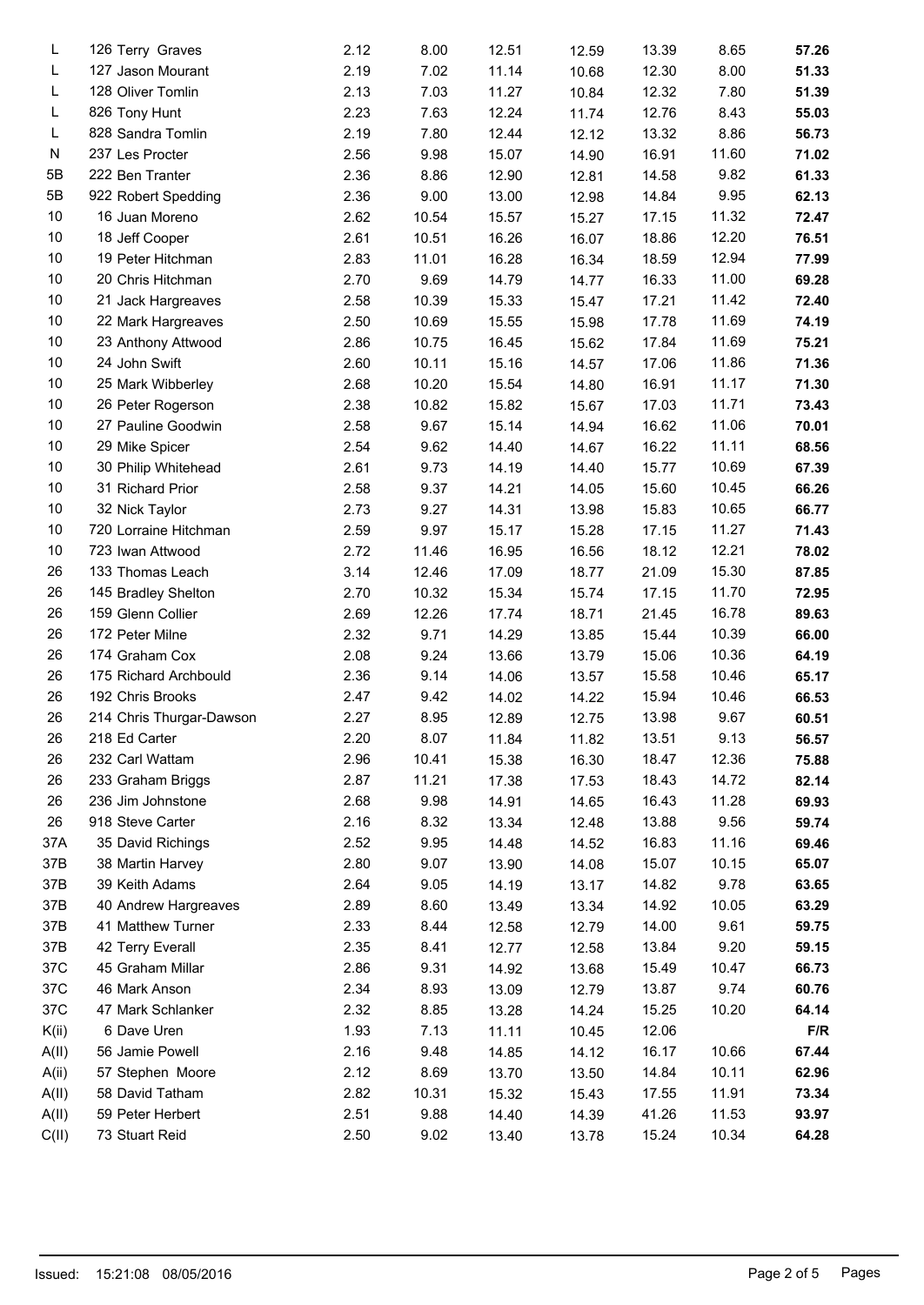| C(II) | 75 Paul Martin       | 2.55 | 9.14 | 13.36 | 13.36 | 15.33 | 9.95  | 63.69 |
|-------|----------------------|------|------|-------|-------|-------|-------|-------|
| C(II) | 76 Ralph Pinder      | 2.51 | 9.21 | 13.88 | 13.50 | 15.25 | 10.21 | 64.56 |
| C(ii) | 77 Sarah Bosworth    | 2.20 | 8.85 | 13.18 | 12.98 | 14.67 | 9.91  | 61.79 |
| C(II) | 78 Colin Satchell    | 2.50 | 8.49 | 12.79 | 12.70 | 14.21 | 9.50  | 60.19 |
| K(ii) | 120 Lee Griffiths    | 2.07 | 7.59 | 11.82 | 11.25 | 12.87 | 8.36  | 53.96 |
| K(II) | 121 John Chacksfield | 2.15 | 7.45 | 11.85 | 11.05 | 12.98 | 8.22  | 53.70 |
| K(ii) | 122 Paul Haimes      | 2.25 | 7.92 | 16.19 | 20.38 | 21.12 | 18.55 | 86.41 |
| K(ii) | 125 Graham Wynn      | 2.48 | 8.07 | 11.99 | 11.69 | 12.96 | 8.42  | 55.61 |
| K(II) | 706 Nicola Menzies   | 1.98 | 7.53 | 12.14 | 11.55 | 12.97 | 8.62  | 54.79 |

## **Run 2**

| Class | <u>No.</u><br><b>Name</b> | Sector1 | Sector 2 | Sector 3 | Sector 4 | Sector 5 | Sector 6 | Run Time   | Speed |
|-------|---------------------------|---------|----------|----------|----------|----------|----------|------------|-------|
| A(i)  | 53 Anthony Record         | 2.80    | 10.59    | 16.27    | 16.82    | 18.00    | 12.40    | 76.88      |       |
| C(I)  | 67 Roy Bolderson          | 2.57    | 10.15    | 15.03    | 15.65    | 17.11    | 11.65    | 72.16      |       |
| C(i)  | 68 Eric Morrey            | 2.18    | 9.28     | 14.22    | 15.80    | 22.23    | 14.41    | 78.12      |       |
| C(I)  | 69 Andrew Russell         | 2.18    | 9.49     | 14.16    | 14.03    | 15.52    | 10.83    | 66.21      |       |
| D(i)  | 84 Mick Lancashire        | 2.62    | 8.99     | 13.76    | 13.55    | 14.78    | 10.46    | 64.16      |       |
| D(i)  | 85 Simon Jenks            | 2.52    | 9.05     | 13.91    | 13.27    | 14.57    | 10.39    | 63.71      |       |
| K(i)  | 115 George Bleasdale      | 2.13    | 7.93     | 13.00    | 12.13    | 14.11    | 9.64     | 58.94      |       |
| K(i)  | 116 Tim Elmer             | 2.26    | 7.56     | 12.52    | 11.44    | 12.95    | 8.78     | 55.51      |       |
| K(i)  | 117 Johnathen Varley      | 2.19    | 7.87     | 11.83    | 11.39    | 12.93    | 8.60     | 54.81      |       |
| B     | 62 John Pick              | 2.40    | 9.57     | 14.32    | 14.07    | 15.73    | 10.73    | 66.82      |       |
| B     | 63 Richard Vale           | 2.66    | 9.28     | 14.01    | 14.15    | 15.44    | 10.61    | 66.15      |       |
| B     | 64 Allan Warburton        | 2.51    | 8.78     | 13.45    | 12.93    | 14.50    | 9.76     | 61.93      |       |
| F     | 88 Mark Dempster          | 2.46    | 8.46     | 12.29    | 12.00    | 13.44    | 8.88     | 57.53      |       |
| F     | 89 Len Amy                | 2.22    | 8.04     | 11.97    | 12.11    | 13.41    | 9.40     | 57.15      |       |
| F     | 90 Ben Lovell             | 2.54    | 8.13     | 12.19    | 12.15    | 13.59    | 9.40     | 58.00      |       |
| G     | 93 Allan McDonald         | 1.90    | 8.16     | 13.13    | 12.30    | 14.63    | 9.33     | 59.45      |       |
|       | 96 Lindsay Summers        | 2.20    | 8.10     | 13.55    | 12.93    | 13.86    | 9.61     | 60.25      |       |
|       | 99 Wil Ker                | 2.83    | 8.44     | 11.96    | 16.10    | 14.63    | 11.51    | 65.47      |       |
|       | 100 Simon Andrews         | 2.27    | 8.16     | 11.99    | 11.89    | 13.46    | 9.18     | 56.95      |       |
|       | 101 Steve Owen            | 2.13    | 7.85     | 11.48    | 11.48    | 12.92    | 8.82     | 54.68      |       |
|       | 102 Simon Fidoe           | 2.05    | 7.57     | 11.53    | 11.22    | 12.67    | 8.56     | 53.60      |       |
|       | 796 Richard Summers       | 2.20    | 7.76     | 12.05    | 11.41    | 12.98    | 8.92     | 55.32      |       |
|       | 799 Ben Hamer             | 2.17    | 8.87     | 12.14    | 11.84    | 14.00    | 9.35     | 58.37      |       |
|       | 800 Bernard Kevill        | 2.25    | 7.96     | 12.58    | 11.74    | 13.38    | 9.05     | 56.96      |       |
|       | 801 Lynn Owen             | 2.12    | 8.23     | 12.40    | 12.23    | 13.69    | 9.30     | 57.97      |       |
|       | 802 Darren Gumbley        | 2.07    | 7.62     | 11.32    | 12.06    | 13.10    | 8.87     | 55.04      |       |
| J     | 98 Steve Marr             | 2.04    | 7.57     | 11.99    | 11.20    | 12.88    | 8.55     | 54.23      |       |
| J     | 105 Neville Rollason      | 2.43    | 9.32     | 13.74    | 15.45    | 17.48    | 13.12    | 71.54      |       |
| J     | 106 John Mackenzie        | 2.10    | 7.62     | 11.72    | 11.52    | 13.01    | 8.72     | 54.69      |       |
| J     | 108 Morgan Jenkins        | 2.06    | 7.56     | 11.57    | 11.33    | 12.82    | 8.47     | 53.81      |       |
| J     | 109 Tina Hawkes           | 1.99    | 7.55     | 11.72    | 11.62    | 13.21    | 8.68     | 54.77      |       |
| J     | 110 Eynon Price           | 2.18    | 7.23     | 11.19    | 10.84    | 12.16    | 8.13     | 51.73      |       |
| J     | 111 Richard Spedding      | 2.05    | 7.22     | 10.91    | 10.77    | 12.27    | 8.13     | 51.35      |       |
| J     | 112 Edward Hollier        | 1.95    | 7.10     | 10.56    | 10.61    | 12.10    | 8.14     | 50.46      |       |
| J     | 808 Amy Tomlin            | 2.17    | 8.12     | 13.15    | 12.45    | 14.04    | 9.37     | 59.30      |       |
| J     | 810 Sean Gould            |         |          |          |          | 12.44    | 8.49     | 52.33      |       |
| L     | 2 Trevor Willis           | 2.00    | 6.85     | 11.08    | 10.31    | 11.94    | 7.61     | 49.79      |       |
| L     | 4 Scott Moran             | 2.14    | 6.93     | 10.87    | 10.12    | 11.84    | 7.54     | 49.44      |       |
| L     | 7 William Hall            | 1.94    |          |          |          |          |          | <b>DNF</b> |       |
| L     | 126 Terry Graves          | 2.12    | 7.86     | 12.53    | 12.63    | 13.52    | 8.26     | 56.92      |       |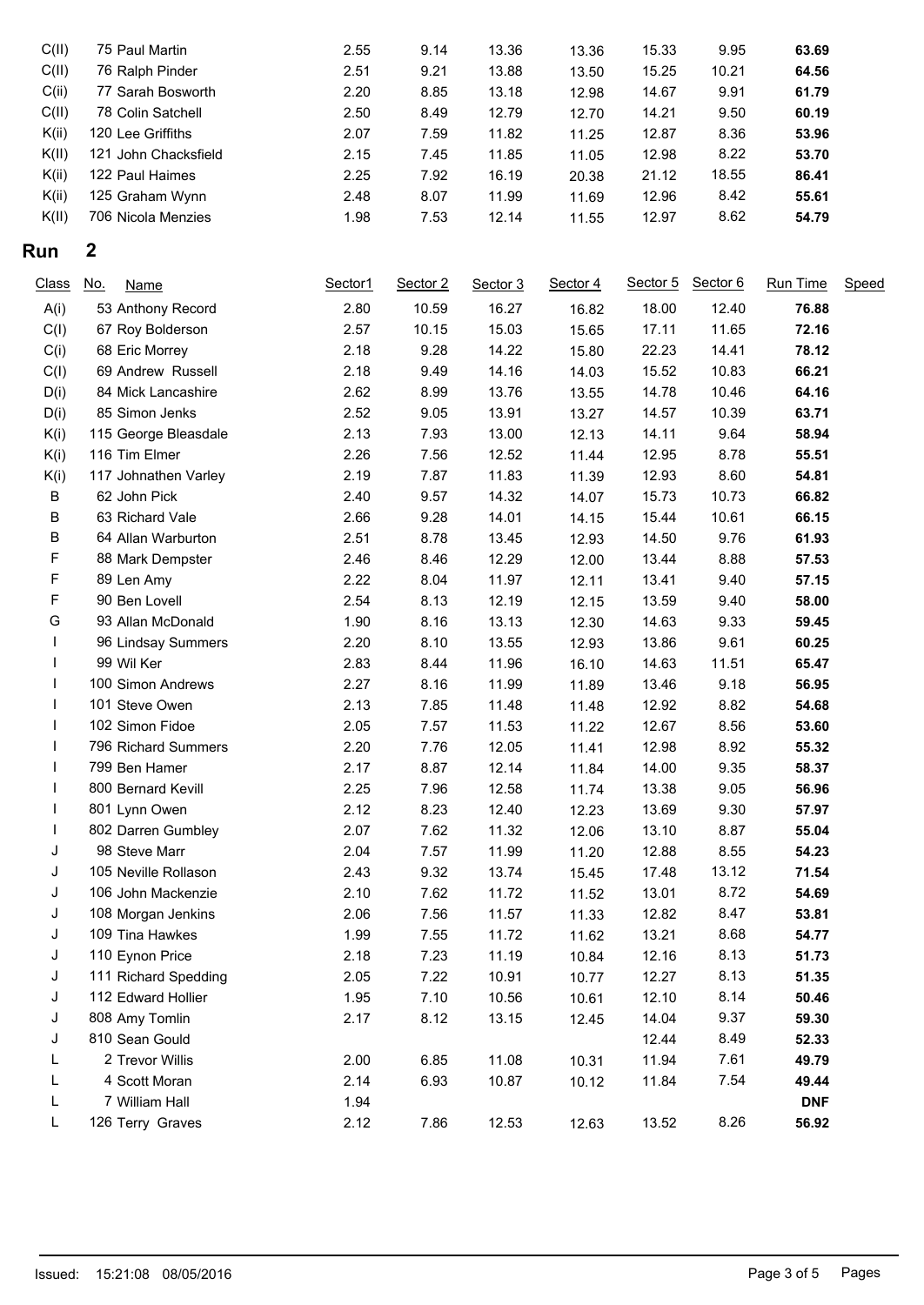| L     | 127 Jason Mourant        | 2.09 | 7.21  | 11.21 | 11.10 | 12.56 | 8.10  | 52.27      |  |
|-------|--------------------------|------|-------|-------|-------|-------|-------|------------|--|
| L     | 128 Oliver Tomlin        | 2.04 | 7.09  | 11.41 | 10.74 | 12.25 | 7.77  | 51.30      |  |
| L     | 826 Tony Hunt            | 2.37 | 7.64  | 12.06 | 11.51 | 12.75 | 8.35  | 54.68      |  |
| L     | 828 Sandra Tomlin        | 2.07 | 8.00  | 12.81 | 12.27 | 13.49 | 8.93  | 57.57      |  |
| N     | 237 Les Procter          | 2.56 | 10.26 | 15.52 | 14.99 | 16.91 | 11.86 | 72.10      |  |
| 5Β    | 222 Ben Tranter          | 2.35 | 9.10  | 12.82 | 12.79 | 14.63 | 9.93  | 61.62      |  |
| 5B    | 922 Robert Spedding      | 2.48 | 8.99  | 12.96 | 13.18 | 14.73 | 9.95  | 62.29      |  |
| 10    | 16 Juan Moreno           | 2.55 | 10.18 | 15.54 | 14.78 | 17.23 | 11.09 | 71.37      |  |
| 10    | 18 Jeff Cooper           | 2.59 | 10.35 | 15.70 | 15.54 | 18.01 | 12.19 | 74.38      |  |
| 10    | 19 Peter Hitchman        | 2.92 | 10.89 | 15.62 | 15.78 | 17.47 | 11.76 | 74.44      |  |
| 10    | 20 Chris Hitchman        | 2.59 | 9.63  | 14.65 | 14.36 | 16.37 | 10.80 | 68.40      |  |
| 10    | 21 Jack Hargreaves       | 2.69 | 10.88 | 16.18 | 16.14 | 18.01 | 12.20 | 76.10      |  |
| 10    | 22 Mark Hargreaves       | 2.49 | 10.61 | 15.68 | 15.85 | 18.53 | 12.14 | 75.30      |  |
| 10    | 23 Anthony Attwood       | 2.83 | 10.81 | 16.13 | 16.42 | 18.46 | 12.07 | 76.72      |  |
| 10    | 24 John Swift            | 2.53 | 10.15 | 15.34 | 14.63 | 17.11 | 11.49 | 71.25      |  |
| 10    | 25 Mark Wibberley        | 2.51 | 10.28 | 15.12 | 14.90 | 16.96 | 11.35 | 71.12      |  |
| 10    | 26 Peter Rogerson        | 2.34 | 12.03 | 15.90 | 15.63 | 17.22 | 11.80 | 74.92      |  |
| 10    | 27 Pauline Goodwin       | 2.48 | 9.80  | 15.31 | 15.05 | 16.64 | 11.27 | 70.55      |  |
| 10    | 29 Mike Spicer           | 2.46 | 9.55  | 14.69 | 14.91 | 16.55 | 11.28 | 69.44      |  |
| 10    | 30 Philip Whitehead      | 2.62 | 9.61  | 13.80 | 14.39 | 16.09 | 10.73 | 67.24      |  |
| 10    | 31 Richard Prior         | 2.61 | 9.20  | 13.90 | 14.17 | 15.92 | 10.51 | 66.31      |  |
| 10    | 32 Nick Taylor           | 2.77 | 9.26  | 14.41 | 13.99 | 15.61 | 10.46 | 66.50      |  |
| 10    | 720 Lorraine Hitchman    | 2.93 | 9.95  | 15.86 | 15.18 | 17.84 | 12.26 | 74.02      |  |
| 10    | 723 Iwan Attwood         | 2.72 | 11.87 | 17.44 | 16.98 | 20.61 | 13.92 | 83.54      |  |
| 26    | 133 Thomas Leach         | 3.09 | 12.29 | 16.78 | 18.61 | 20.47 | 15.37 | 86.61      |  |
| 26    | 145 Bradley Shelton      | 2.79 | 10.31 | 15.19 | 15.72 | 17.58 | 11.97 | 73.56      |  |
| 26    | 159 Glenn Collier        | 2.66 | 10.83 | 15.40 | 15.67 | 17.45 | 12.55 | 74.56      |  |
| 26    | 172 Peter Milne          | 2.63 | 9.25  | 14.21 | 13.70 | 15.64 | 10.53 | 65.96      |  |
| 26    | 174 Graham Cox           | 2.09 | 9.08  | 13.70 | 13.56 | 16.24 | 10.62 | 65.29      |  |
| 26    | 175 Richard Archbould    | 2.35 | 9.30  | 14.22 | 13.94 | 15.49 | 10.57 | 65.87      |  |
| 26    | 192 Chris Brooks         | 2.46 | 9.42  | 14.00 | 14.20 | 15.84 | 10.89 | 66.81      |  |
| 26    | 214 Chris Thurgar-Dawson | 2.46 | 8.93  | 13.78 | 12.90 | 14.17 | 9.84  | 62.08      |  |
| 26    | 218 Ed Carter            | 2.14 | 8.06  | 12.16 | 12.13 | 13.68 | 9.17  | 57.34      |  |
| 26    | 232 Carl Wattam          | 2.94 | 10.26 | 15.47 | 16.12 | 18.83 | 12.72 | 76.34      |  |
| 26    | 233 Graham Briggs        | 3.05 | 11.43 | 16.79 | 17.12 | 20.43 | 15.12 | 83.94      |  |
| 26    | 236 Jim Johnstone        | 2.73 | 10.10 | 14.89 | 14.57 | 16.51 | 11.54 | 70.34      |  |
| 26    | 918 Steve Carter         | 2.08 | 8.26  | 12.88 | 12.57 | 13.84 | 9.64  | 59.27      |  |
| 37A   | 35 David Richings        | 2.67 | 9.83  | 14.53 | 14.57 | 16.12 | 11.22 | 68.94      |  |
| 37B   | 38 Martin Harvey         | 2.67 | 8.90  | 13.82 | 13.85 | 14.84 | 10.19 | 64.27      |  |
| 37B   | 39 Keith Adams           | 2.52 | 8.82  | 14.02 | 13.24 | 14.95 | 9.80  | 63.35      |  |
| 37B   | 40 Andrew Hargreaves     | 2.50 | 8.67  | 13.23 | 13.18 | 14.84 | 10.25 | 62.67      |  |
| 37B   | 41 Matthew Turner        | 2.28 | 8.38  | 12.53 | 12.58 | 14.05 | 9.70  | 59.52      |  |
| 37B   | 42 Terry Everall         | 2.28 | 8.36  | 12.83 | 12.80 | 13.99 | 9.48  | 59.74      |  |
| 37C   | 45 Graham Millar         | 2.73 | 9.12  | 14.15 | 13.47 | 15.41 |       | <b>DNF</b> |  |
| 37C   | 46 Mark Anson            | 2.26 | 8.89  | 13.20 | 12.71 | 13.96 | 9.84  | 60.86      |  |
| 37C   | 47 Mark Schlanker        | 2.25 | 8.93  | 13.40 | 14.49 | 17.10 | 10.42 | 66.59      |  |
| K(ii) | 6 Dave Uren              | 1.92 | 7.21  | 11.47 | 10.82 | 55.67 |       | <b>DNF</b> |  |
| A(II) | 56 Jamie Powell          | 2.14 | 9.31  | 14.73 | 14.01 | 15.65 | 10.51 | 66.35      |  |
| A(ii) | 57 Stephen Moore         | 2.06 | 8.64  | 13.78 | 13.55 | 15.32 | 10.23 | 63.58      |  |
| A(II) | 58 David Tatham          | 2.78 | 10.25 | 15.18 | 15.32 | 17.14 | 11.84 | 72.51      |  |
| A(II) | 59 Peter Herbert         | 2.58 | 10.05 | 14.67 | 14.90 | 16.41 | 11.20 | 69.81      |  |
| C(II) | 73 Stuart Reid           | 2.45 | 9.00  | 13.31 | 13.88 | 15.18 | 10.32 | 64.14      |  |
| C(II) | 75 Paul Martin           | 2.56 | 9.00  | 13.24 | 13.46 | 15.36 | 10.19 | 63.81      |  |
|       |                          |      |       |       |       |       |       |            |  |